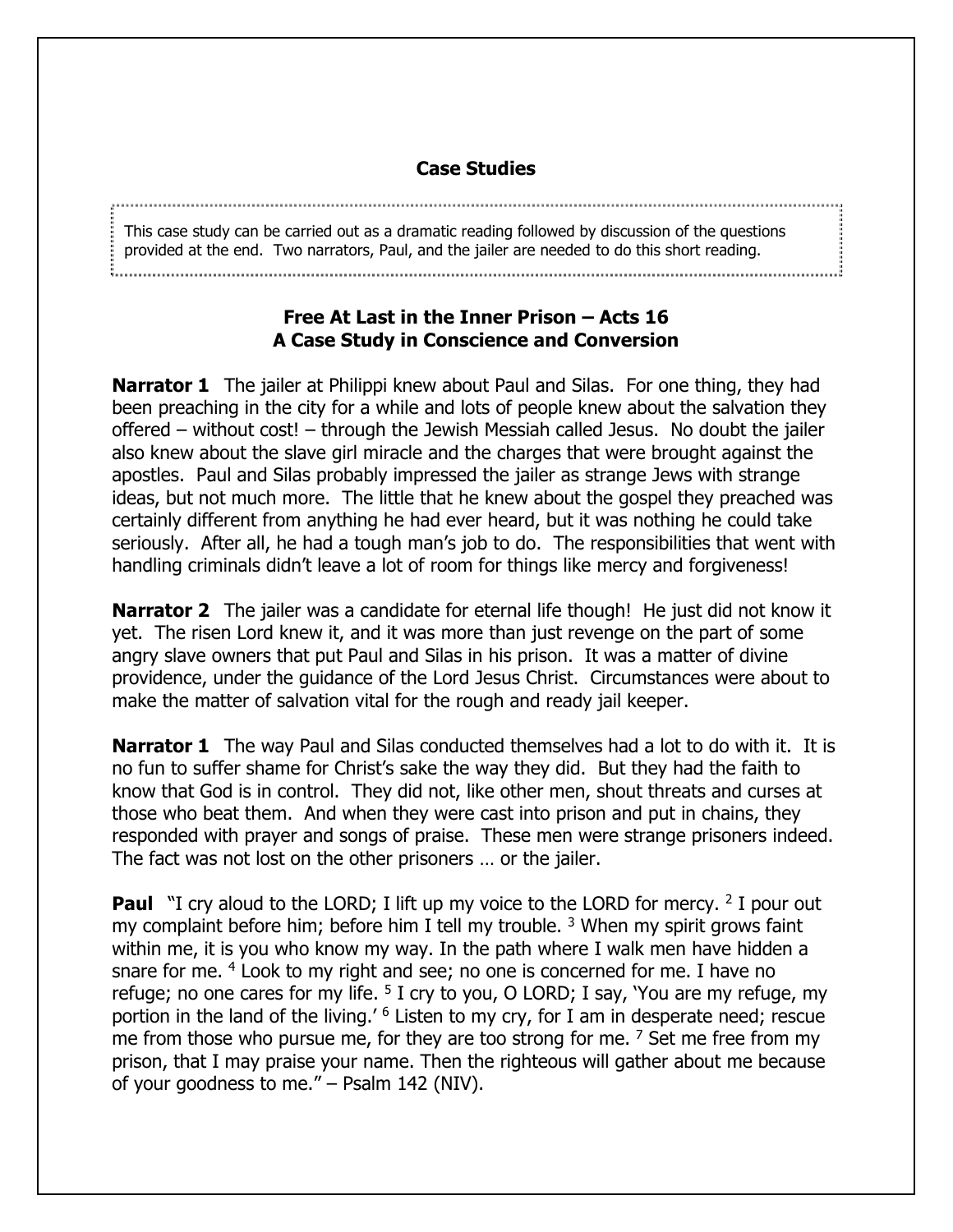**Narrator 2** Are earthquakes just spasms of a mindless planet? Or does the Lord Jesus, who calms storms, also cause disasters when it is in his purpose to do so?

**Narrator 1** At midnight an earthquake shook the Philippian jail to its foundations. And it shook the jail keeper! It was exactly what he needed. If something doesn't shake us up, we may never know that we need salvation.

**Narrator 2** Cell doors flew open. Chains came loose from prison walls. And prisoners went free. As if driven by a higher power and a deeper instinct, the prisoners all rushed to the inner prison rather than the obvious freedom of the outside world. They fled to Paul and Silas whom they had heard singing and praying. They fled to the men who had peace with God, no matter what the danger or hardship.

**Narrator 1** Then all was quiet. There was nothing but the dark ... and the anxious waiting to know if the earthquake was really over. And then the sounds and a silhouette: the jail keeper was moving in the outer prison. His prisoners were gone! It would cost him his life at the hands of the Roman authorities. They'd kill him for this! There was nothing left for him but a fearful looking for judgment to come.

**Narrator 2** From the inner prison Paul heard the jailer draw his sword. The man was going to kill himself! Other prisoners must have heard it, too, but they didn't say a word. Were they willing  $-$  even glad!  $-$  to remain silent while this man took his own life? What was going on in their minds? Only the man of God intervened in that split instant to give a life-saving command. It was only the man of God who had anything worthwhile to offer:

**Paul** "Don't harm yourself! We are all here!"

**Narrator 1** What manner of spirit was this that shone forth from the Apostle Paul? Most prisoners would have rejoiced at the death of the hated jailer. Good riddance! But not Paul. This was the mercy and forgiveness that he preached about. This was the spirit of the Jewish Messiah who died to save all men. And now the jailer knew that these things had meaning for him. Mercy and forgiveness had become the realities of his experience in the midnight of his need! He, too, rushed to the inner prison, for he now realized that he would find his freedom there:

**Jailer** "Sirs, what must I do to be saved?"

## Questions

1 – How does Jesus work in our lives, in unseen ways, *before* we come into the truth?

Was Jesus at work in the life of the Philippian jailer before he learned the truth? Think of all the circumstances that came together for him, leading up to his conversion. How many can you identify?